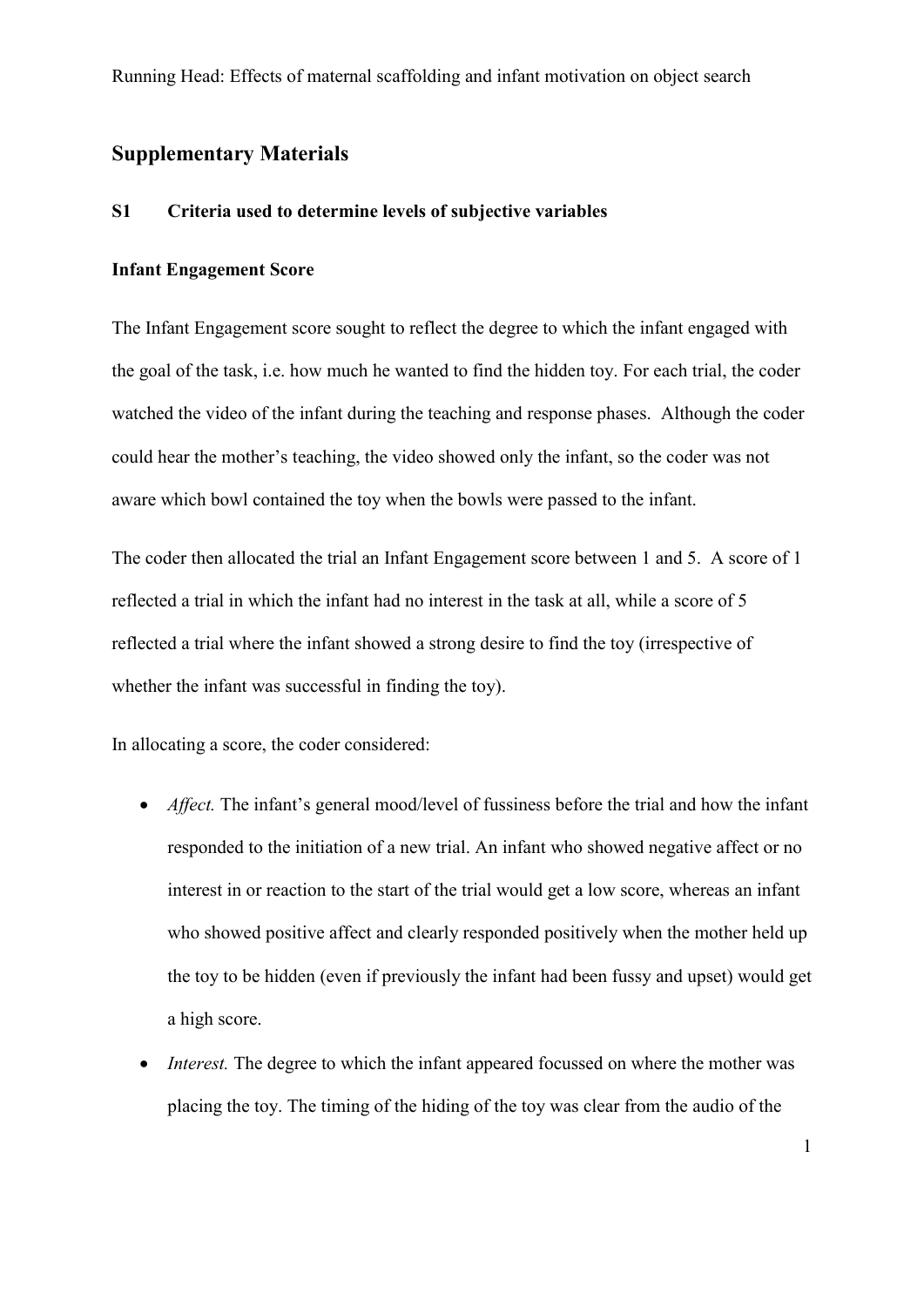mum saying "look, I'm putting this in here" or similar. An infant who showed no particular interest in the hiding of the toy would get a low score, while an infant who focused intently on the task at this crucial point would get a high score. (Mothers were instructed not to continue with the task unless the infant had seen where the toy was hidden, but this varied from infants tracking maternal actions closely to infants glancing at the object in passing.)

- *Body language*. An infant who sat back in his chair, looking around him or playing with non-task objects (e.g. high chair straps, or his socks) would get a low score, whereas an infant whose body was oriented towards the task and who reached forward across the table for one of the cloths even before the bowls were in reach would get a high score.
- *Goal-directedness.* This was exemplified by the manner in which the infant interacted with the experimental apparatus. An infant who pulled the cloth off the bowl but then waved it around, seemingly uninterested in whether there was anything in the bowl would get a lower score than an infant who very deliberately grabbed at a cloth and looked in the bowl for the toy.

To validate the Engagement Score, we tested whether Infant Engagement scores predicted the infant's response time (i.e. the time between the infant being presented with the two bowls and the time at which he touches one of the cloths), which was indeed the case ( $\beta$ =-0.263, Std Error=0.112,  $t = -2.355$ ,  $p = 0.019$ ). Reaction time is a recognised measure of cognitive engagement (i.e. monitoring or vigilance; Buck, 1966), and it is an objective index that does not rely on subjective coding. Since reaction time is correlated to infant engagement, this supports the view that both indices tap into similar mental processes. It

2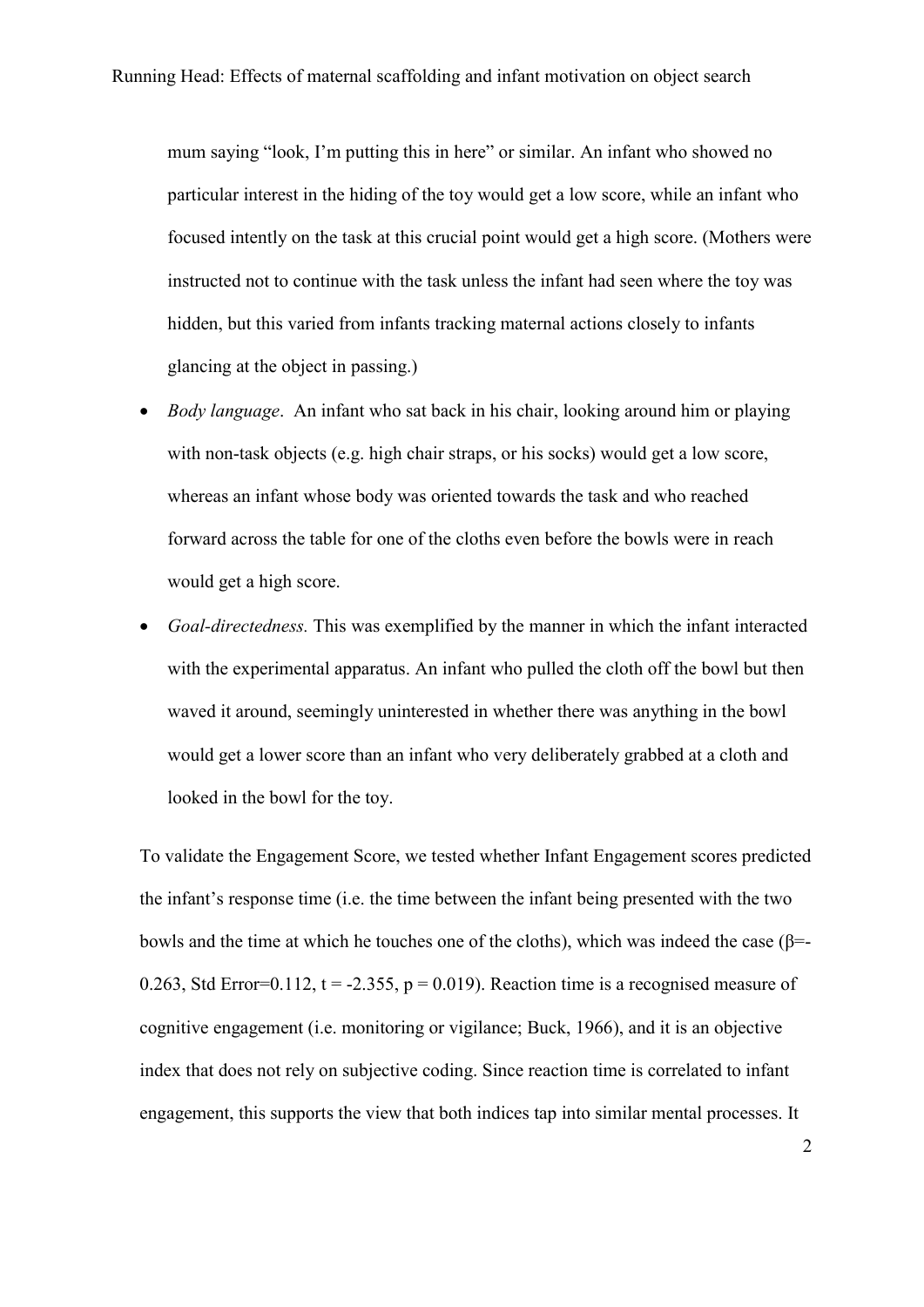is also possible that reaction time and engagement scores co-vary because of a third factor, but in our view this is less likely.

#### **Maternal Sensitivity Score**

The Maternal Sensitivity score provided a measure of how often the mother responded to her infant's signals or adjusted her behaviour or tone of voice in response to her infant. For each mother/infant pair, the coder watched the video of the whole session (taken from the side, so both mother and infant were visible). The task instructions made it clear to the mother that the task should be delivered in a naturalistic, engaging, game-playing manner, and that the object was to make it fun for the baby, so despite the clearly outlined steps of the task, mothers had considerable flexibility in their manner of delivery.

The coder allocated the mother a Maternal Sensitivity score between 1 and 5. A score of 1 reflected a mother who ploughed on with the task paying no heed to her infant's mood or bids for attention, while a score of 5 reflected a mother who was 'tuned in' to her infants needs, continually watching for the infant's signals and adjusting her behaviour in response.

In allocating a score, the coder considered:

• Examples of imitation such as the infant smiling and the mother smiling back, or the mother responding to a noise from the infant by copying the infant's noise, or making a noise in response. A mother who consistently responded to her child's bids for attention with imitation or other responses would get a high score, whereas a mother who routinely ignored her infants vocalisations or gestures would get a low score.

3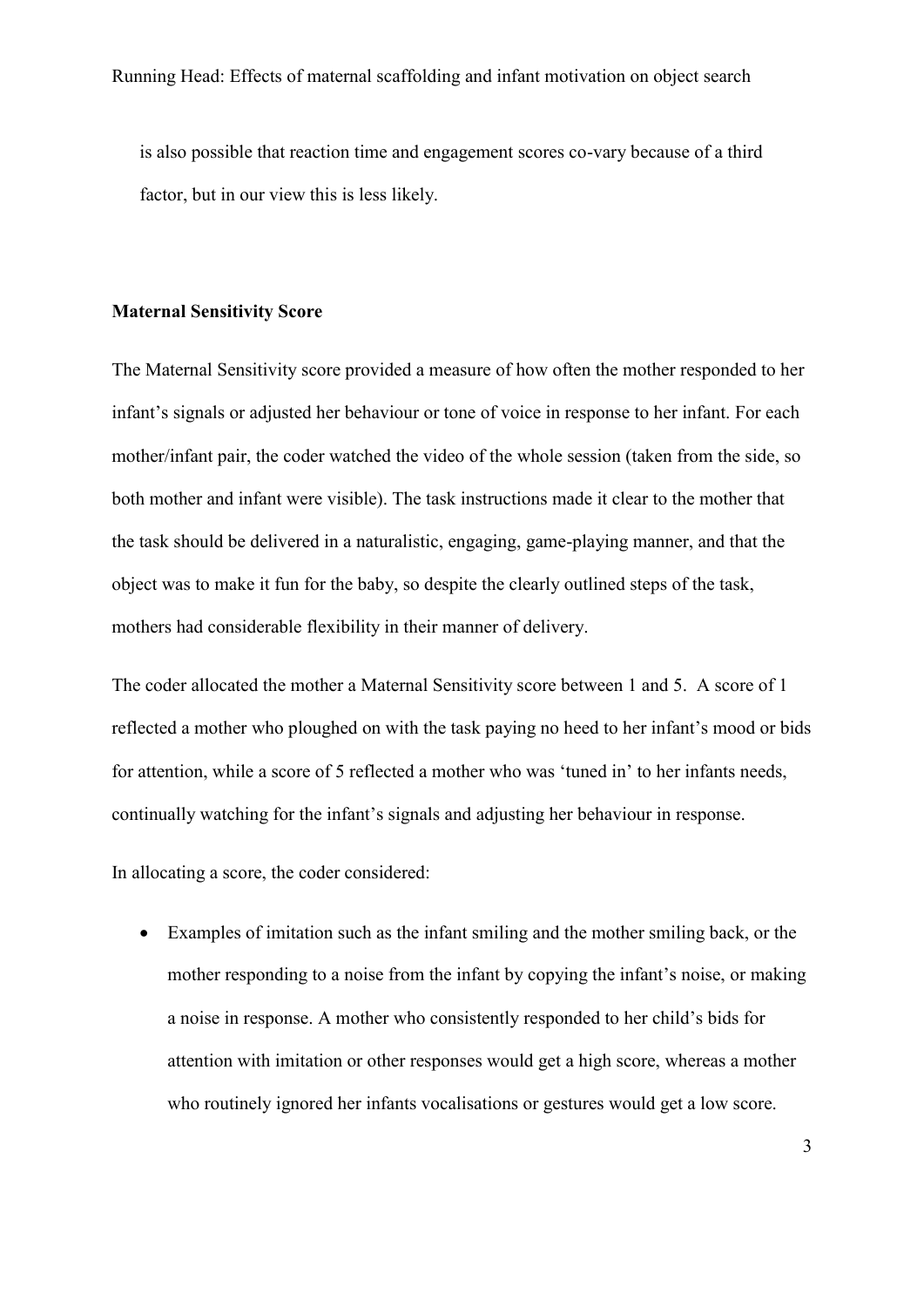- The extent to which (within the confines of the task instructions she had been given) the mother adjusted her behaviour in response to the infant's mood, such as responding to gestures, crying or infant fussing. A mother who ignored her infant's changes in mood and simply delivered the task would get a low score. A mother who responded sympathetically when the infant was upset, e.g. pausing in her delivery of the task and saying "You poor little thing, you're getting tired, aren't you?" in acknowledgement of the infant's cries would get a high score. Similarly, a mother who responded to her infant pointing at the toy by saying "Yes, you like this train, don't you? Look where I'm going to hid it." would get a higher score than a mother who ignored her infant's gesture.
- Instances where the mother praised or commented on the infant's performance. A mother who made no comment on the infant's performance on the task would get a low score, while a mother who commented on how her infant responded to being presented with the bowls (irrespective of whether the successfully found the toy) would get a higher score. For example, a mum might say "You think it's in that one do you?" as her infant reached for one of the cloths, or "Good try, where do you think it is?" when her infant looked in the empty bowl.
- How the mother interacted with the infant between trials (when she was freed from the specific task instructions she had been given). If the baby was becoming fussy and the mother simply carried on with the next trial she would get a low score, whereas a mother who took a bit of time to cheer up her fussy infant between trials, such as by reaching across the table to hold the infant's hands and establish eye contact would get a higher score.

4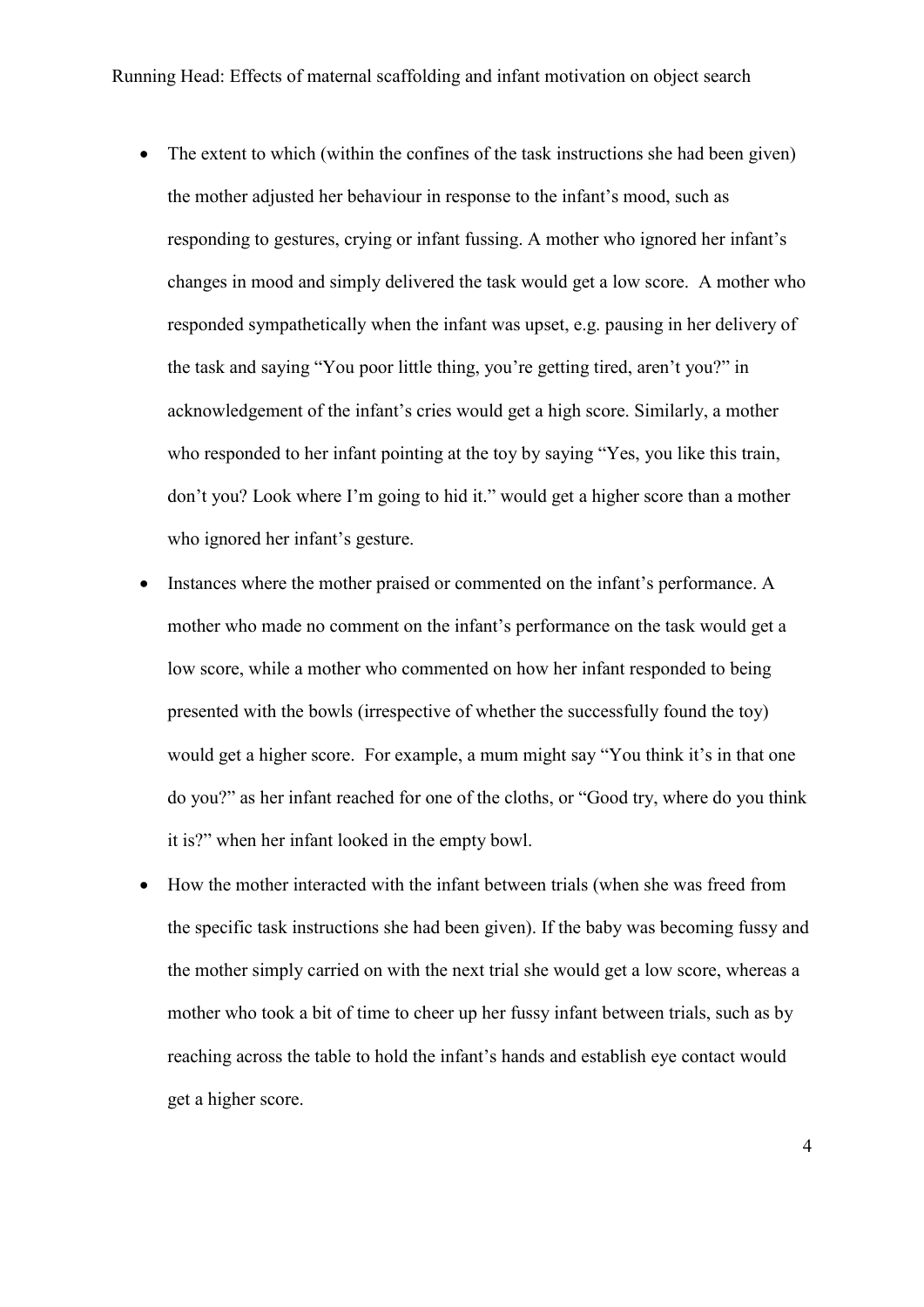Running Head: Effects of maternal scaffolding and infant motivation on object search

• How the mother took the toy back from her infant ready for the next trial. Infants were often reluctant to give up the toy once found, and mothers varied widely in the strategies they used to encourage the infant to return the toy, and to deal with their child's reluctance to hand over the toy. Some would be impatient to get the toy back and start the next trial, even if this meant upsetting the infant who wanted to continue playing with the toy (low score), whereas others would wait until the infant was ready to hand over the toy, or use distraction techniques to remove the toy without upsetting the infant (high score).

### **S2 Variable correlation matrix**

The correlation matrix showed a number of correlations between predictor variables and infant Accuracy.

|                                      | Infant Looking<br>During Teaching | Infant<br>Engagement | Mother's<br>Duration of<br>Teaching | Maternal<br><b>Sensitivity Score</b> |
|--------------------------------------|-----------------------------------|----------------------|-------------------------------------|--------------------------------------|
| Infant Engagement                    | $.331**$                          |                      |                                     |                                      |
| Mother's Duration<br>of Teaching     | $-.283**$                         | $-.117**$            |                                     |                                      |
| Maternal<br><b>Sensitivity Score</b> | 0.023                             | $.106*$              | $-.111*$                            |                                      |
| Accuracy                             | $.092*$                           | $.147**$             | $-0.068$                            | $.091*$                              |

Supplementary Materials Table 1: Correlation matrix of predictors and outcome measure from main analysis. Analyses carried out on data at trial level: degrees of freedom = 509. (\* indicates p<.05; \*\* indicates p<.001)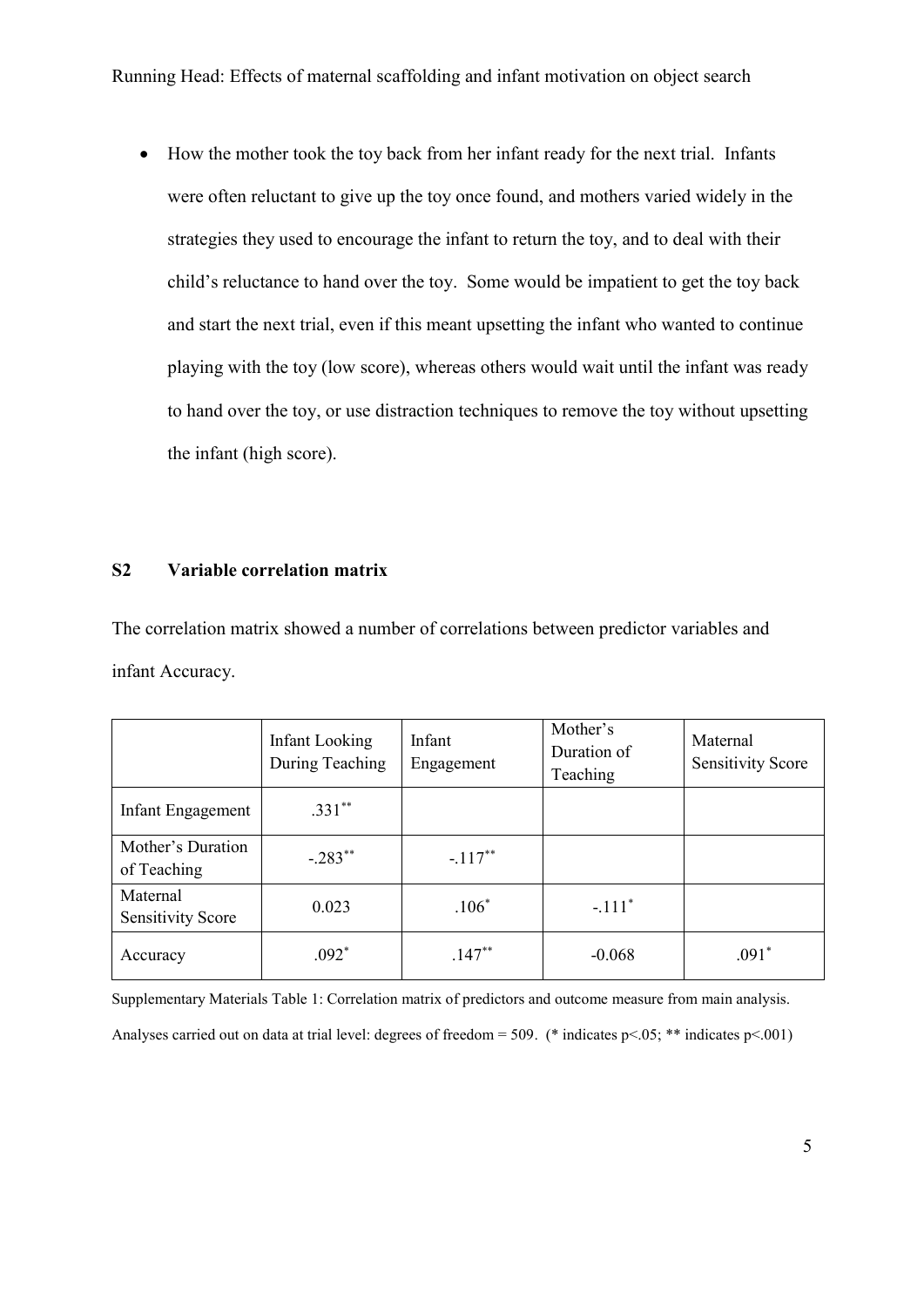Running Head: Effects of maternal scaffolding and infant motivation on object search

## **S3 Confirmatory regression analyses**

To explore the possibility that the effect of Infant Engagement might be masking the effect of another predictor variable, each predictor was removed from the regression model (shown inTable 3 of the main manuscript) in turn in order that any effects of the remaining variables might be seen:

| when miant Engagement removed from moden |          |            |          |       |
|------------------------------------------|----------|------------|----------|-------|
|                                          | Estimate | Std. Error |          |       |
| (Intercept)                              | $-0.240$ | 0.519      | $-0.462$ | 0.644 |
| Infant Age                               | 0.000    | 0.003      | 0.151    | 0.880 |
| Infant Words Understood                  | 0.000    | 0.003      | 0.096    | 0.923 |
| <b>Infant Looking During Teaching</b>    | 0.008    | 0.005      | 1.740    | 0.082 |
| Mother's Duration of Teaching            | $-0.012$ | 0.024      | $-0.496$ | 0.620 |
| <b>Maternal Sensitivity Score</b>        | 0.194    | 0.109      | 1.771    | 0.077 |

#### When Infant Engagement removed from Model:

# When Infant Looking During Teaching removed from model:

| ັ                                 | Estimate | Std. Error |          |          |
|-----------------------------------|----------|------------|----------|----------|
| (Intercept)                       | $-1.512$ | 0.721      | $-2.096$ | 0.036    |
| Infant Age                        | 0.000    | 0.003      | $-0.112$ | 0.911    |
| <b>Infant Words Understood</b>    | 0.001    | 0.003      | 0.298    | 0.766    |
| Infant Engagement                 | 0.327    | 0.112      | 2.915    | $0.004*$ |
| Mother's Duration of Teaching     | $-0.016$ | 0.023      | $-0.720$ | 0.471    |
| <b>Maternal Sensitivity Score</b> | 0.163    | 0.113      | 1.443    | 0.149    |

## When Mother's Duration of Teaching removed from model:

|                                       | Estimate | Std. Error |          |          |
|---------------------------------------|----------|------------|----------|----------|
| (Intercept)                           | $-1.587$ | 0.676      | $-2.348$ | 0.019    |
| Infant Age                            | 0.000    | 0.003      | 0.100    | 0.920    |
| Infant Words Understood               | 0.001    | 0.003      | 0.383    | 0.701    |
| <b>Infant Looking During Teaching</b> | 0.005    | 0.005      | 1.052    | 0.293    |
| Infant Engagement                     | 0.304    | 0.118      | 2.583    | $0.010*$ |
| <b>Maternal Sensitivity Score</b>     | 0.169    | 0.116      | 1.450    | 0.147    |

### And with Maternal Sensitivity Score removed:

|                                       | Estimate | Std. Error |          |          |
|---------------------------------------|----------|------------|----------|----------|
| (Intercept)                           | $-0.901$ | 0.598      | $-1.508$ | 0.131    |
| Infant Age                            | 0.000    | 0.003      | 0.112    | 0.911    |
| Infant Words Understood               | 0.002    | 0.003      | 0.538    | 0.591    |
| <b>Infant Looking During Teaching</b> | 0.004    | 0.005      | 0.856    | 0.392    |
| <b>Infant Engagement</b>              | 0.323    | 0.118      | 2.743    | $0.006*$ |
| Mother's Duration of Teaching         | $-0.010$ | 0.025      | $-0.395$ | 0.693    |